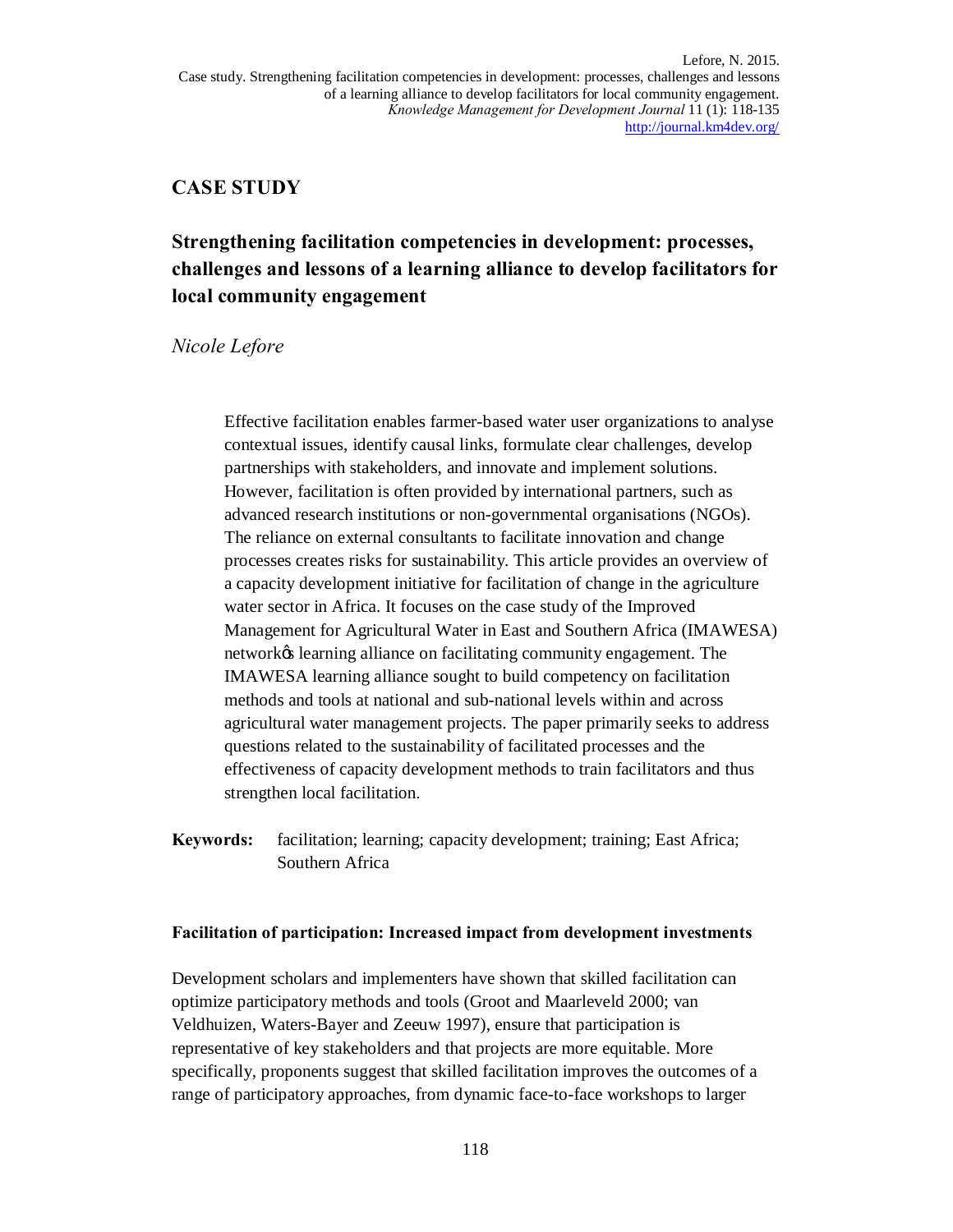change processes in agricultural systems, such as innovation and multi-stakeholder platforms (Warner 2006; Nederlof and Pyburn 2012), participatory extension (Hagmann, Chuma, Murwira and Connolly 1999; Ramaru, Hagmann, Mamabolo and Netshivhodza 2009), learning alliances (Lundy and Gottret 2005) and household approaches (Bishop-Sambook and Wonani 2008; Farnworth, Sundell, Nzioki, Shivutse and Davis 2013).

Indeed, researchers emphasize the importance of *skilled* facilitation; quality of facilitation is linked to the effectiveness and outcomes of change processes on projects. High quality facilitators are critical to multi-stakeholder platforms. For example, van Paassen et al. (2013) note that facilitators play complex roles and make critical choices during the facilitation process. Makini et al. (2013) state that the  $\alpha$  apartly of facilitation is fundamental and should be ensured since this is what will differentiate this approach from top down approaches $\ddot{\text{o}}$  (17).

High quality facilitators are still limited in number and are often engaged in facilitation for multi-stakeholder platforms and other participatory methods through advanced research institutes (ARIs) or international non-governmental organizations (INGOs), which manage and lead projects in developing countries. Van Paassen et al. (2013) observe that researchers in these organizations can be seen as impartial and informed, suggesting they bring unique and beneficial characteristics to projects for facilitation. However, the authors provide no evidence of such perceptions. No studies appear to be available that explore the relationship between the origin of the facilitator and the short-term and long-term outcomes of the facilitation process.

Some literature suggests at least the perception that facilitation expertise provided by ARIs or INGOs mirrors other sectors in which international  $\pm$ echnical experts  $\phi$ provide advice to -beneficiaries of and -exito at the end of a project without an on-going investment and stake in the issue. Makini et al. (2013) argue that facilitation by external actors can raise expectations; they link the quality of facilitation to sustainability based on a shift in the role of facilitation from -outsiders  $\phi$  -insiders. Adekunle  $(2013)$  support that argument and suggest that  $\pm$ insiders  $\phi$  are the primary stakeholders and therefore have a permanent stake in ensuring that the process continues generating innovation. One project attempted to deliberately address that concern with the Participatory Market Chain Approach<sup>1</sup>, which showed the changing roles of stakeholders across different phases of a multi-stakeholder process (Bernet et al. 2008). In that project, roles requiring facilitation gradually shifted from research and development organizations to local stakeholders and the private sector to ensure sustainability. The perception that reliance on external facilitators could jeopardize the sustainability of innovation and learning initiated by external interventions has yet to be supported by evidence through rigorous impact studies, which are clearly needed.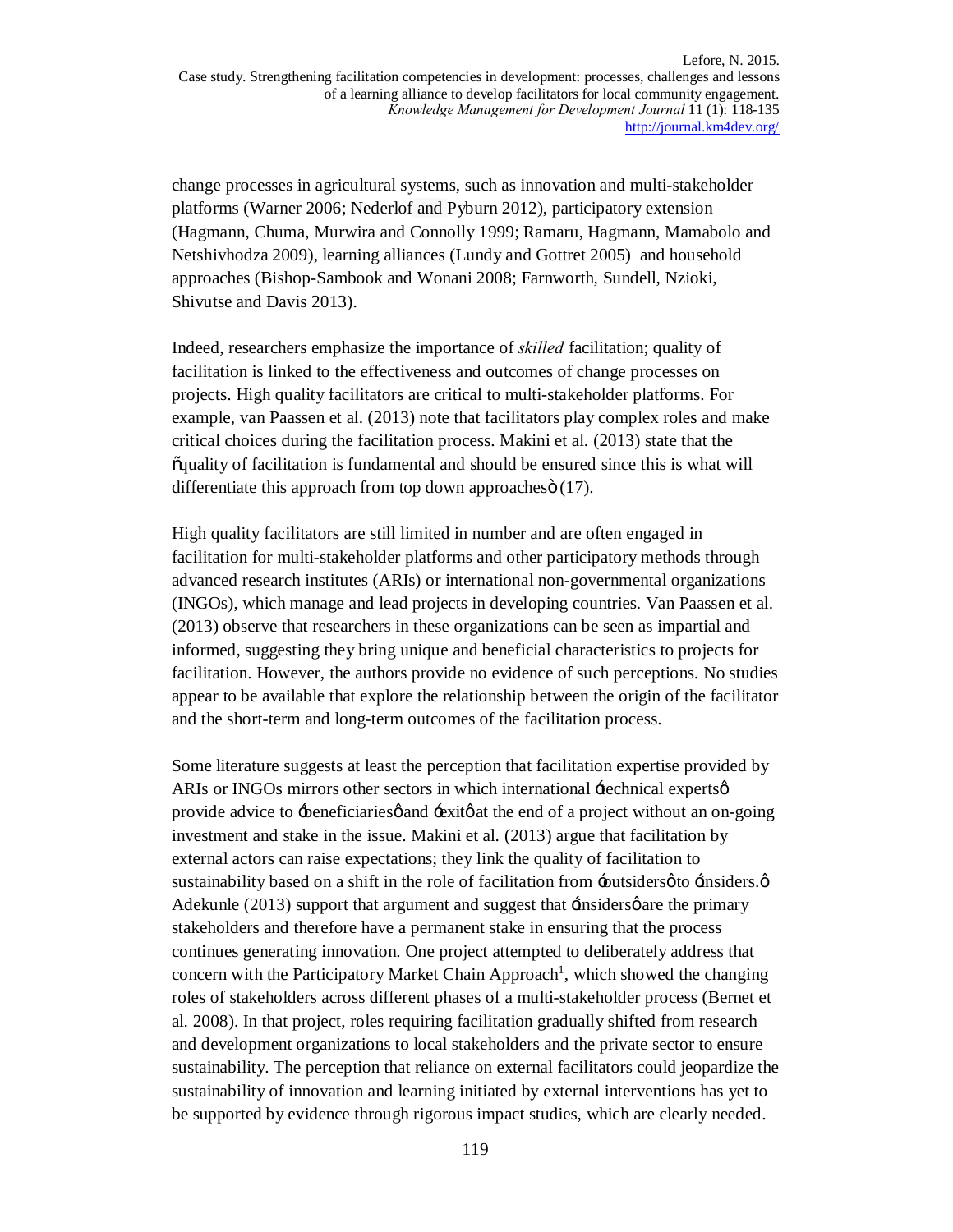## **Local facilitation capacity**

Facilitation skills are only one of many capacity gaps in developing countries. Capacity to facilitate change processes is not a priority of most governments or stakeholders, despite their potential to increase the impact of development investments. One possible exception to this statement is training provided for extension service staff to facilitate farmer-field schools using participatory learning approaches, which Duveskog, Friis-Hansen and Taylor (2011) show to be transformative and Davis, Nkonya, Kato, Mekonnen, Odendo, Miro and Nkuba (2010) provide evidence for improved productivity and income. However, the extent of capacity development of high quality facilitators is difficult to conclude, because training content varied both in quality and methods across a wide spectrum from basic technology transfer to facilitation of participatory learning through adult education (Davis et al.2010; Waddington, Snilstveit, White, and Anderson 2010).

Training in facilitation is also not within the core curricula at most national agricultural research systems, extension services or local governments, even considering specific projects that train extension services to use farmer field school approaches, as noted above. Curricula usually focus primarily on technical skills and sector subject knowledge, and less on functional capacities, such as facilitation of engaging communities in learning and innovation processes (Kroma 2003). <sup>2</sup> It is not surprising therefore that facilitation capacity is perceived to be low generally with few skilled facilitators within developing countries. Harvey, Ensor, Garside, Woodend, Naess and Carlile (2013) conclude that there is a need for better understanding of the characteristics of effective capacity, awareness of where those skills are located in institutions, and knowledge on how to expand those skills.

Indeed, targeted facilitation capacity development is often overlooked by proponents of participatory and innovation systems approaches. A few institutions and private training companies offer courses on facilitation skills, but these are often inaccessible and narrowly targeted. The majority of training institutions that offer short courses on facilitation do so as part of organizational development aimed at facilitating of meetings, making presentations, and corporate team building. A few institutions offer facilitation training courses specifically targeting development processes, such as INTRAC in the U.K. or the Institute of Cultural Affairs in South Africa. However, such short-term training courses are often costly and require travel, which makes access difficult for those who would be expected to facilitate at sub-national level with rural stakeholders, farmers and farmer groups, such as local government development staff, project officers and extension service providers.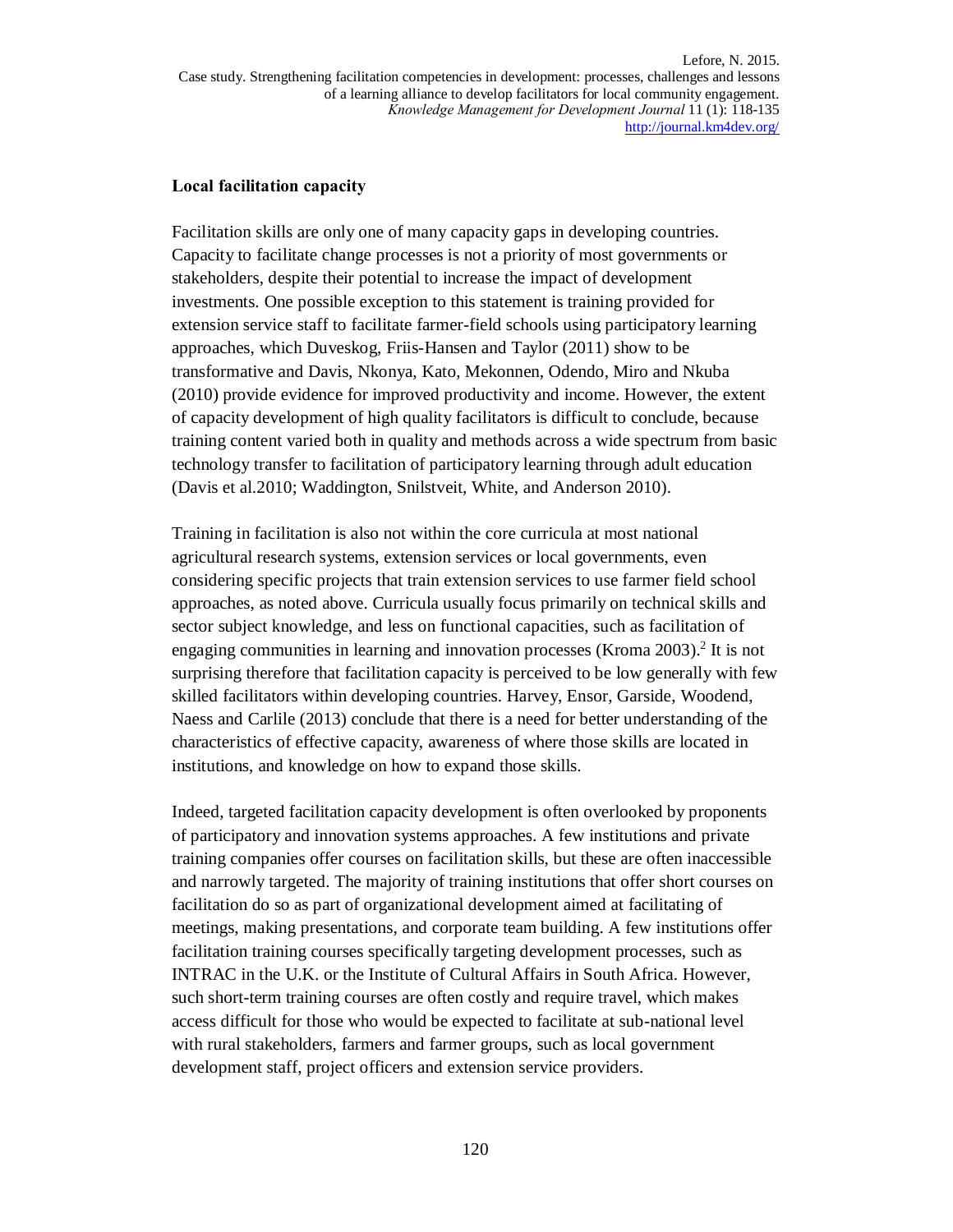Short courses alone are also unlikely to be adequate to gain the requisite high quality functional capacity in facilitation. The attributes of high quality facilitation described by various case studies and manuals include abilities for scoping, partnering, networking, mediation, policy advocacy, and ensuring a process is transparent and equitable, among others. These skills are not quickly acquired, particularly in a classroom or workshop setting isolated from the institutional context in which facilitation tools and approaches will be used. Functional capacity development for facilitation therefore requires an integrated approach.

NGOs and research institutions have developed facilitation manuals and toolkits to try to address the gap and meet the need for skilled facilitation. Many make the documents freely available on the internet for download. The manuals to support facilitation of participatory processes for development in specific sectors are numerous, with examples such as *The Operational Field Guide for Developing and Managing Local Agricultural Innovation Platforms* (Makini et al. 2013), *Facilitating Innovation Platforms* (van Rooyen et al. 2013), *Facilitators Manual for Strengthening Rural Institutions through Building the Soft Skills in Rural Grassroots Institutions* (WorldAgroForestry Centre n.d.), as well as various manuals for facilitating farmer field schools, such as *Livestock Farmer Field Schools: Guidelines for Facilitation and Technical Manual* (Groeneweg, Buyu, Romney and Minjauw 2006) and farmer business development, e.g., *Farm Business School Training of Facilitators Programme South Asia: Manual* (FAO 2011). It is also worth noting that access, quality and appropriateness of the manuals vary widely.

The manuals and toolkits are important resources, but like short training courses, manuals and toolkits are not a substitute for a longer process of capacity development that addresses various aspects of competencies and utilizes effective adult learning methods. The systems approach in which process facilitation is situated would suggest that strong capacity in facilitation is more likely to result from an integrated process of appropriate trainings combined with õlearning by doing. $\ddot{o}$ 

Case studies or other documents rarely propose the best approach or methods to develop capacity, though Makini et al. (2013) suggest that local stakeholders should be mentored to take over the facilitation process from  $\ddot{\text{o}}$  coutsiders. $\ddot{\text{o}}$  Therefore, a gap exists in both high quality facilitators in developing areas and in guidelines and methods that outline the best approaches for developing capacity for such facilitation.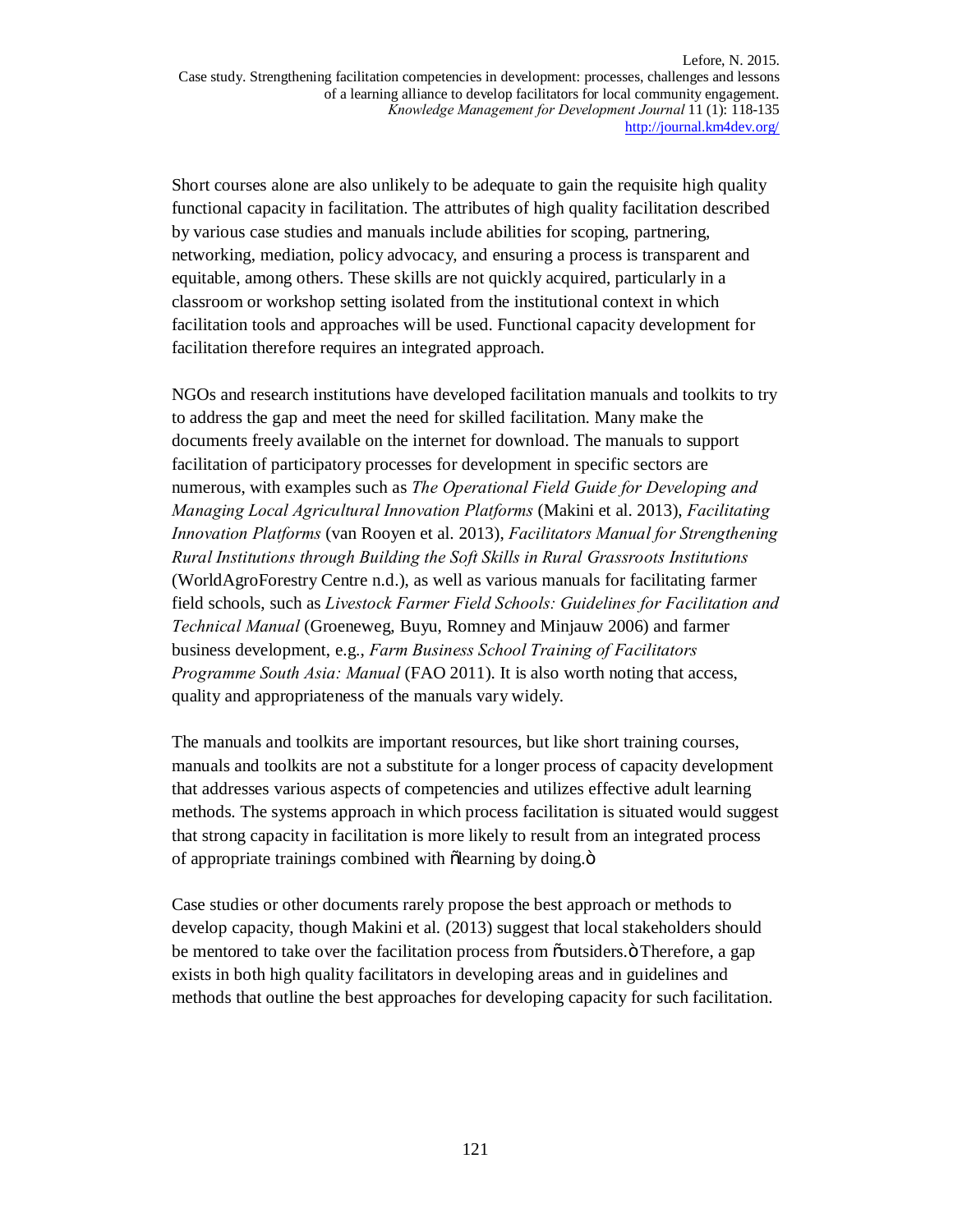### **Developing facilitation capacity at local level: the IMAWESA learning alliance**

This case study describes a two-year capacity development initiative led by the International Water Management Institute (IWMI) through the IMAWESA network, which aimed at strengthening facilitation of participatory process with water users  $\varphi$ associations (WUAs) and related community based organizations (CBOs) on projects supported by the International Fund for Agricultural Development (IFAD). The capacity development activities took place within a learning alliance framework<sup>3</sup> to encourage active learning and knowledge sharing across projects and countries with diverse agro-ecological zones.

In irrigation schemes and agricultural water management (AWM) projects the degree of community participation is directly linked to the degree of effective management (IFAD 2001; Senanayake, Mukherji, Suhardiman, and de Luca Senanayake 2012). Participatory irrigation management offers a means to ensure that communities take responsibility for organizing the management and operation and maintenance of irrigation schemes, particularly in cases of limited public funding. The water users  $\varphi$ association (WUA) is the most common institution responsible for managing water resources and infrastructure on irrigation schemes.<sup>4</sup> However, research also shows actual community participation in designing, owning and managing irrigation schemes is inadequate (Snyder, Lefore, de Silva, Venot, and Merrey 2013). At scheme level, WUAs and CBOs often fall below performance levels assumed in project design because of lack of engagement between and within communities around water. Project designs overstate the ability and willingness of local government agencies to assume responsibility for WUA formation and participatory irrigation planning (Ricks and Arif 2012; Cleaver and Toner 2006). As such, a key reason for the limited impact of irrigation investment is the lack of skills of project officers to facilitate effective participation (Snyder et al. 2013).

During the inception workshop of the IMAWESA learning alliance in September 2011, IFAD-supported projects with water components from several countries in East and Southern Africa agreed that their learning priority should be on how to strengthen WUAs and CBOs at community level. They identified the need to support a farmerdriven learning process within WUAs and irrigating communities that would catalyse local innovation through practice and experimentation and generate greater ownership of challenges and solutions. At the same time, the learning process within WUAs could provide the basis for collaboration with external stakeholders to identify solutions to bottlenecks along the value chain. However, participants recognized that the approach would require facilitation. They took the decision to build facilitation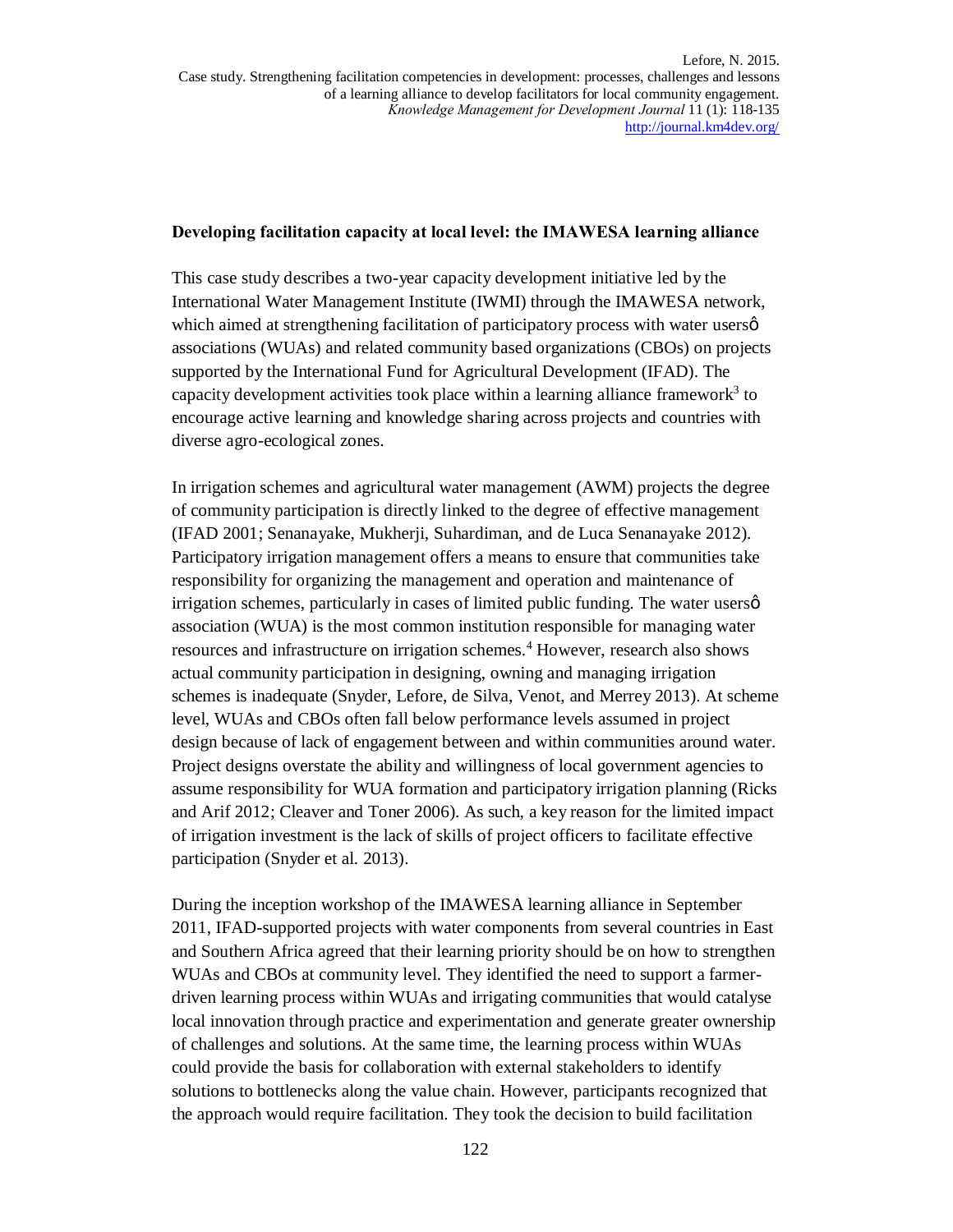skills within the projects to ensure sustainability and continual learning, and to avoid over-reliance on external and international consultants. The project coordinators believed that facilitators within the project would ensure sustainable, inclusive community engagement for continuous local learning and innovation after funding for the learning alliance ended.

#### **Capacity development approach**

IMAWESA engaged an Africa-based consultant to build facilitation skills with an issue-based focus on water management. <sup>5</sup> The project developed a systemic approach to build competencies in facilitation as an alternative to short-term, modular training courses. IMAWESA used this approach in the learning alliance to integrate the development of capacity in facilitation skills with subject-based learning within projects and across countries. This included multi-phased, layered cumulative learning across participatory workshops and in-field practice embedded within the local project structure. Learning workshops focused primarily on facilitation skills that would support project objectives in irrigation and natural resource management. In-field mentoring provided another layer which emphasized use of those facilitation skills to address specific subject related constraints, particularly regarding challenges the communities identified in agricultural water management. The project also supplemented capacity development for facilitation with technical water and agronomy subjects where the participants identified specific needs and knowledge gaps. The process aimed to strengthen the facilitation competencies of project officers, community development officer, subject matter specialists, extension service providers and others working at different levels of the projects and with different subjects to contribute to an overall transformation in managing change in AWM contexts.

In brief, project managers and coordinators from five IFAD-supported projects participated in regional learning workshops and then implemented a learning process in their projects at local level to ensure that a larger pool of facilitators could be developed. Regional learning workshops provided a forum to develop initial action plans based on new concepts and tools with input from peers and mentors in other countries. Experiences from the field were shared with peers and mentors, and then action plans adjusted. IMAWESA also supported a series of local learning workshops and mentoring at field level. The experiences developed from the field implementation were shared during subsequent workshops, synthesised, and lessons used for next action plans and field implementation. This process is described in more detail in the following sections.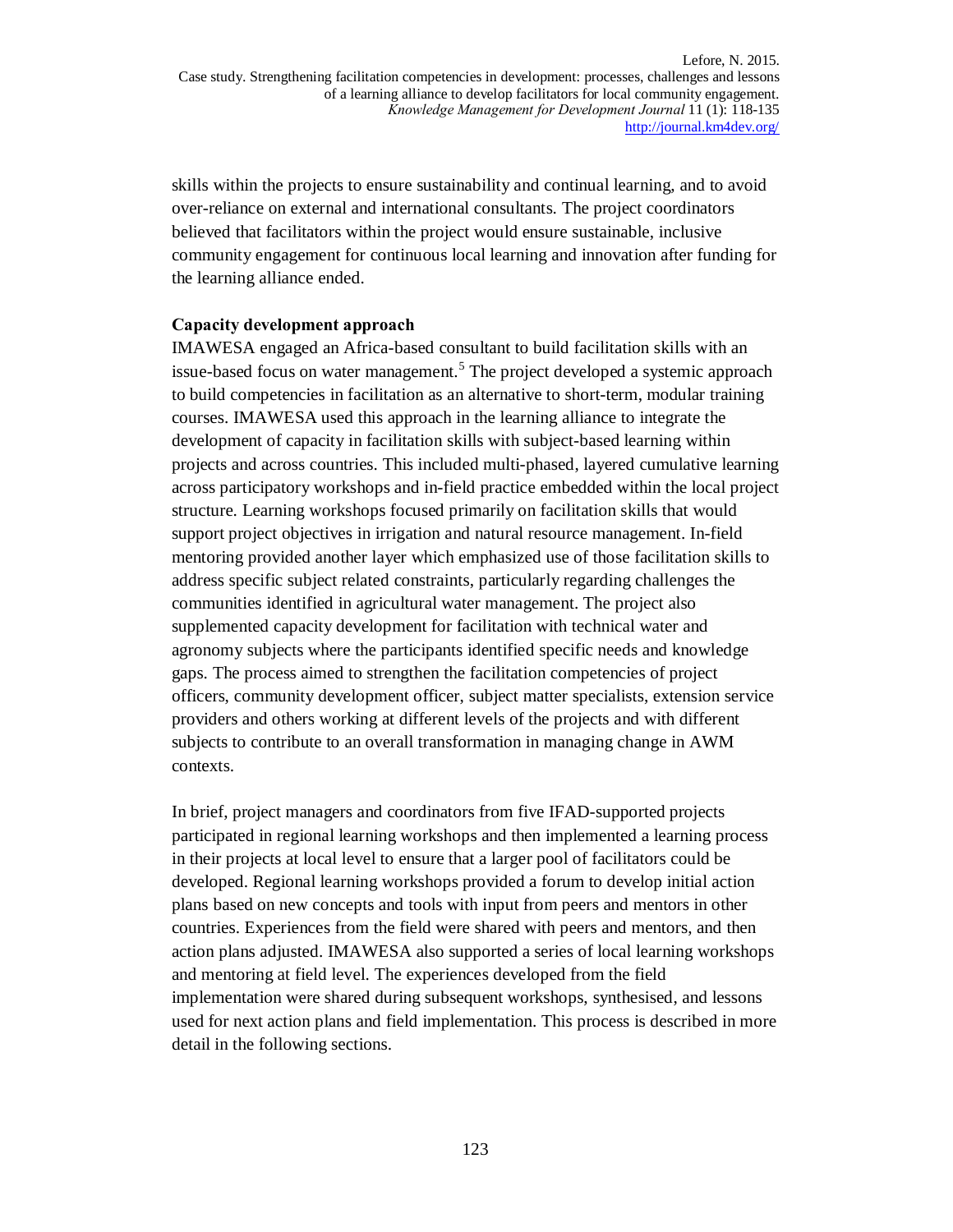#### *Regional learning workshops*

IMAWESA held three regional learning workshops under the learning alliance following the capacity development process outlined above to enable cross-project and inter-country learning and sharing of challenges and experiences. IFAD supported project management teams and field level implementation institutions in the project areas participated. Each regional workshop was hosted by an AWM project to provide linkages with field experience. Each regional learning workshop focused on introducing key concepts in facilitating participation and community engagement to participants, enabled sharing of key challenges and experiences of projects in implementation, and provided an opportunity for practicing facilitation tools within the learning alliance group and in the field followed by peer feedback. The participants developed action plans to use the concepts and tools in the field to gain experience between regional learning workshops. A final regional workshop was held at the end of two years to synthesize learning on the facilitation approach and on strengthening WUAs and CBOs, and to share experiences and outcomes from the learning alliance generally.

#### *In-field learning process*

The individual projects led the field level learning process which aimed to develop a pool of facilitators within project implementation teams and related institutions. This process included learning workshops for local level staff and stakeholders, as well as in-field mentoring and coaching by those trained in the regional workshops. The learning workshops targeted a different level of project and field officer and therefore adapted the content of the regional workshops to the local context and incentive systems. The project leaders first sought to generate the interest of project teams and stakeholders to use an integrated facilitation approach to work with CBOs and WUAs before introducing concepts and tools to facilitate participatory processes to understand problems, identify opportunities, develop visions, and plan and implement actions. The project leaders also demonstrated the use of tools and facilitation processes in the field in actual WUA and CBO meetings.

Peer learning teams were formed during local workshops. These were composed of three to four project officers working together in the same area or neighbouring irrigation schemes. The peer teams differed across projects and countries. The peer learning teams in Ethiopia formed around zones that represented a cluster of irrigation schemes supported by the zonal focal persons. The Swaziland teams incorporated multiple stakeholders who covered three communities. The Zanzibar team also included multiple stakeholders across eight communities. Technical and subject matter specialists were represented in most of the teams. The peer-learning groups refined their own visions to develop stronger WUAs and CBOs for their local context,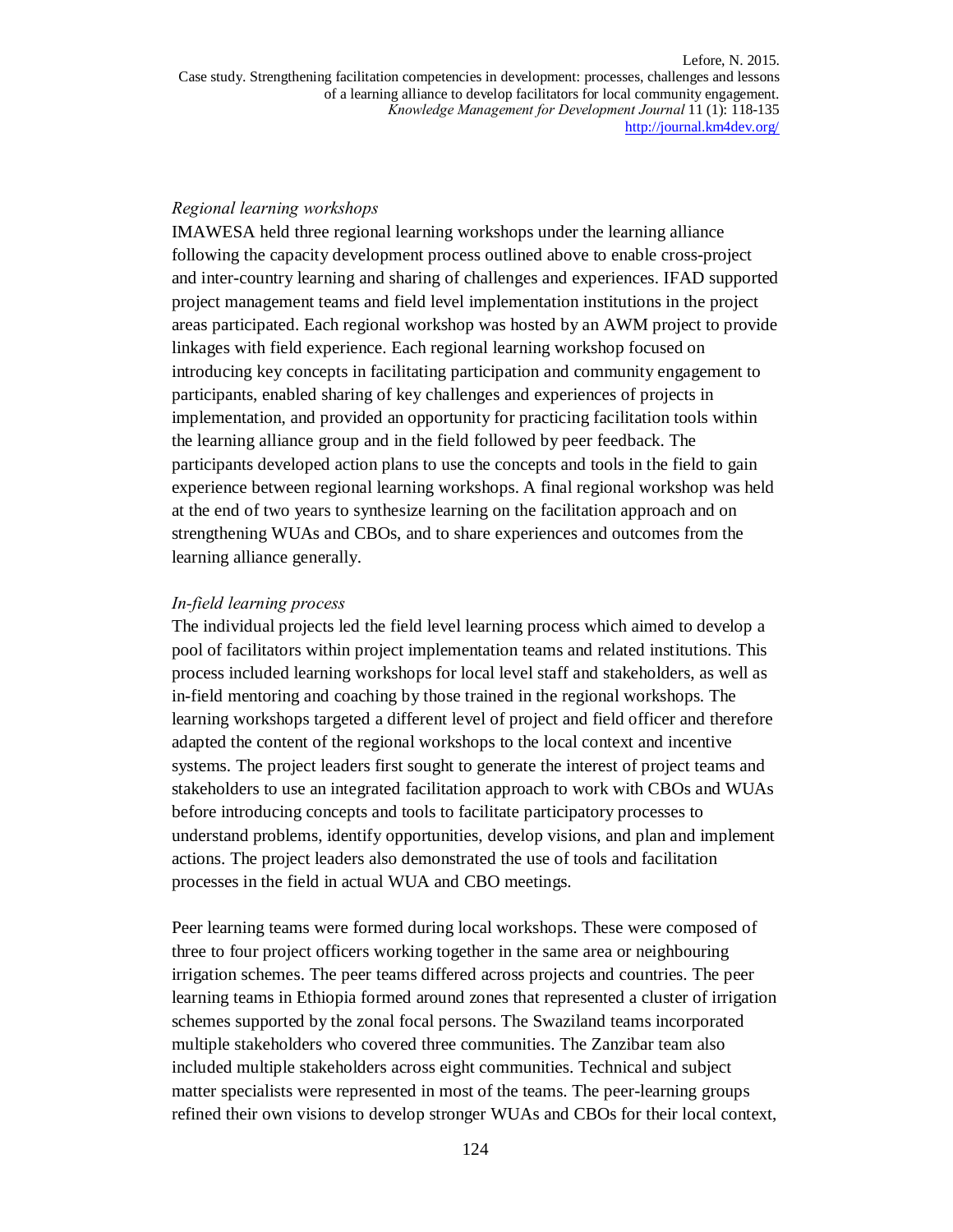and created project specific action plans in consultation with project managers and coordinators. The project teams then sought to implement action plans and document the experiences for sharing during the three to four month period between learning workshops.

Organisational representation and levels of operations of the learning workshop participants varied widely within and across the projects and countries. Some included government departments, farmer organisations and non-governmental organizations, such as in Swaziland. Ethiopia participants focused primarily on local officials of the relevant sector ministries. One Ethiopian project area also targeted the leadership of WUAs to ensure that the local organizations could facilitate their own change processes after IFAD project closure. The learning process at country level reached around 250 people across 7 projects, a relatively significant number of people for introducing facilitation tools and developing skills.

#### **Developing skilled facilitation within projects**

Participants in the learning alliance jointly assessed their experiences in the use of facilitation skills and learning tools in the field, and reflected on what had been effective and what challenges persisted.<sup>6</sup> They found that the objective to create a pool of skilled facilitators within projects had not been fully achieved in two years, but that capacity was gradually increasing.

Managers across projects stated that local level officers initially resisted adoption of a facilitated approach that deviated from the common practice of local government and extension officers instructing farmers on expected practices and actions. Therefore, steps taken in the regional workshops to develop the skills for project managers as trainers and mentors had to be broken into smaller micro-steps at sub-national level. The introduction of the participatory and systems approach to learning in itself was a significant change in approach for most local government staff on the projects, as was the creation of peer-learning teams across disciplines and status levels of staff. The development of functional skills associated with the shift in approaching development as farmer- and local stakeholder-led, as opposed to  $\div$ expert $\phi$ driven, required gradual progress over time. Training and in-field mentoring activities therefore required more iterations than expected and lengthened the time and resources required.

Project managers, coordinators and implementing officers indicated that capacity was being developed in the facilitation approach to strengthen WUAs and CBOs, though they acknowledged that progress in gaining a high level of skills required more time and resources than anticipated. The peer-learning groups within project areas had to reflect on the field experiences and interactions with farmers following each field visit, and then return for additional, unplanned field visits to follow-up and ensure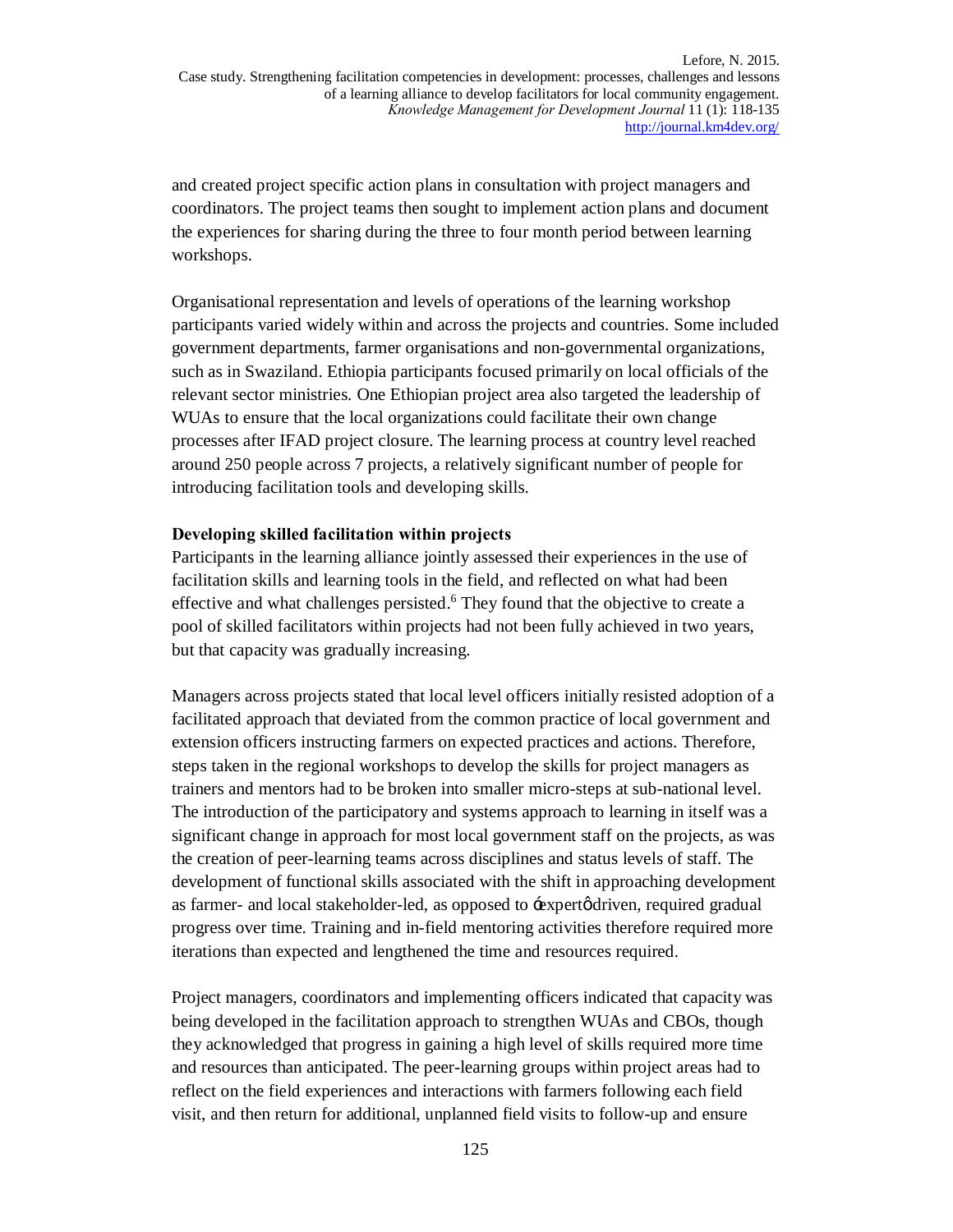they facilitated the resolution of the outstanding issues. Projects had expected to use facilitation to resolve issues with each visit, and had not anticipated multiple field visits to address lingering issues. This occurred in one case in Swaziland where initial facilitation tools did not reveal underlying causes of conflict between three WUAs over a common water source; conflict appeared to escalate over time and required police intervention. Facilitators had to reflect with their trainers and mentors on the failed attempts at facilitating a resolution, and then return to the community groups with adapted facilitation tools and more consideration of which stakeholders to include in participatory activities. The revised approach to facilitation for that particular problem eventually resulted in the groups agreeing to act collaboratively and consolidate into one WUA rather than three, but required effort and resources beyond that planned by project leaders.

In addition, project managers noted that facilitation led to progress on one challenge, but that often gave rise to new issues requiring continual facilitation with the WUA or CBO. The project managers had expected that one or two facilitated sessions with WUAs would be adequate to initiate innovation processes by farmer groups to subsequently act independently of the project or community mobilizer. For instance, one WUA in Ethiopia began with the problem of lack of cooperation on maintenance of the irrigation infrastructure. The facilitator guided them through learning process which led to greater collaboration, improving payment of the WUA fee contribution, the operation and maintenance of canals, and general productivity. The facilitator took that to be the achievement, but the WUA then raised the problem of lack of market access for the increased amount of produce. The facilitator had to identify a different set of tools to take the WUA farmers through another round of visioning and planning until farmers identified their own solution to that problem. In another WUA in Ethiopia, a facilitated process enabled the group of farmers to cooperate to engage guards to protect irrigation infrastructure from livestock, but through the process, issues arose over lack of inclusivity and lack of equitable gender participation, requiring further facilitation. In terms of training, the multistage nature of facilitation was important, because facilitating through multiple cycles of identifying challenges, group visioning, action planning and reflection meant that those new to facilitation required continual training and access to tools and methods to facilitate groups through different types of problems. That caused frustration for project managers expecting quick results and also had unplanned resource implications.

Regardless of the challenges, project managers ultimately expressed commitment to expanding facilitated learning and cooperation in their project areas to achieve impact. An external evaluation of the learning alliance concluded that it had led to clear achievements with water users *q* associations and that learning alliance participants found capacity development in community facilitation to be one of the most important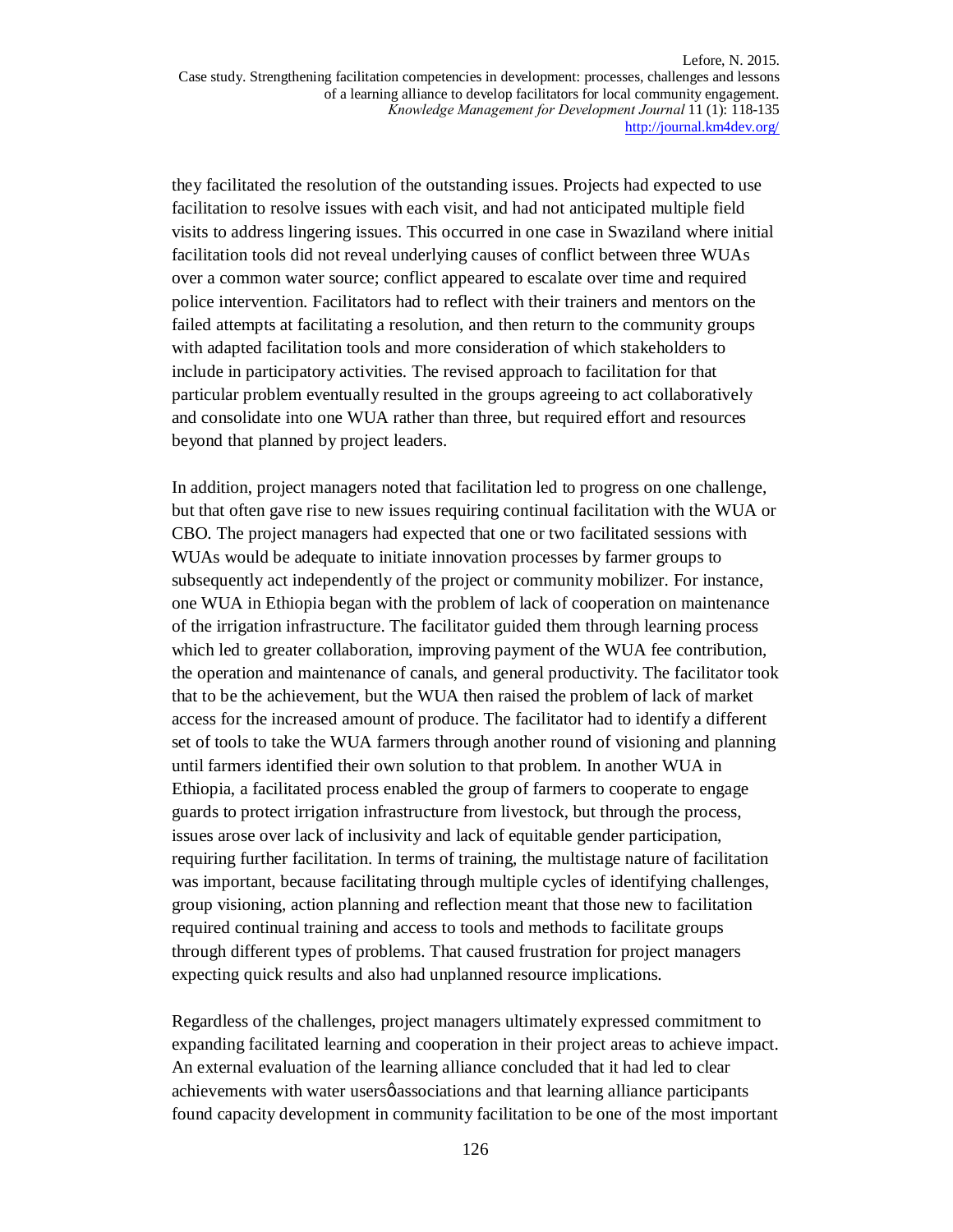services offered by IMAWESA as a network. However, the project managers and coordinators did note a number of constraints in capacity development for facilitation on their projects.

#### *Constraints*

One key constraint was the lack of continuity of participants in the learning process at both regional and sub-national level. Projects that committed to the learning alliance sent participants to the two regional learning workshops, but some projects withdrew from the learning alliance and other projects sent different participants to the regional workshops. The projects gave various reasons for this, including: lack of project control or total government control to choose the civil servants to participate in trainings; inability of the same civil servant to participate in more than one training given internal rules on trainings; use of external trainings as  $\pm$ ewards $\phi$  within the civil service system; turnover of staff in project posts; and constraints on budgets for international travel. However, effective capacity development cannot occur in the absence of a consistent and iterative process of training, planning, practice and reflection.

Similarly, over half of total number of participants attended only one workshop at the sub-national level. Project managers gave various reasons for discontinuity of participants, including the nation-wide deployment process of competent officers, poor regional level support for the learning and implementation process, poor communication and inappropriate selection of participants in the initial workshops, the existing full schedules of officers and budget constraints. Project coordinators in Ethiopia in particular noted the disruption caused by transfer of officers that had begun gaining skills and implementing facilitation tools at community level.

Secondly, project officers noted a number of operational constraints to implementing in-field facilitation, which constrained the development of facilitators within projects at sub-national level. This included inadequate budget for field implementation of facilitation activities, inadequate or no support for implementation from higher level managers within government institutions, difficulty balancing short-term deliverables on projects with long-term participatory and facilitated processes, difficulty coordinating and harmonise technical support with learning processes, lack of experience in advocating for commitment at all levels of government to support the new approaches to engagement of WUAs and CBOs, and lack of financial resources for capacity development of more project officers in facilitation. The projects generally shared all the constraints, but each ranked the constraints differently based on their particular context and project aims.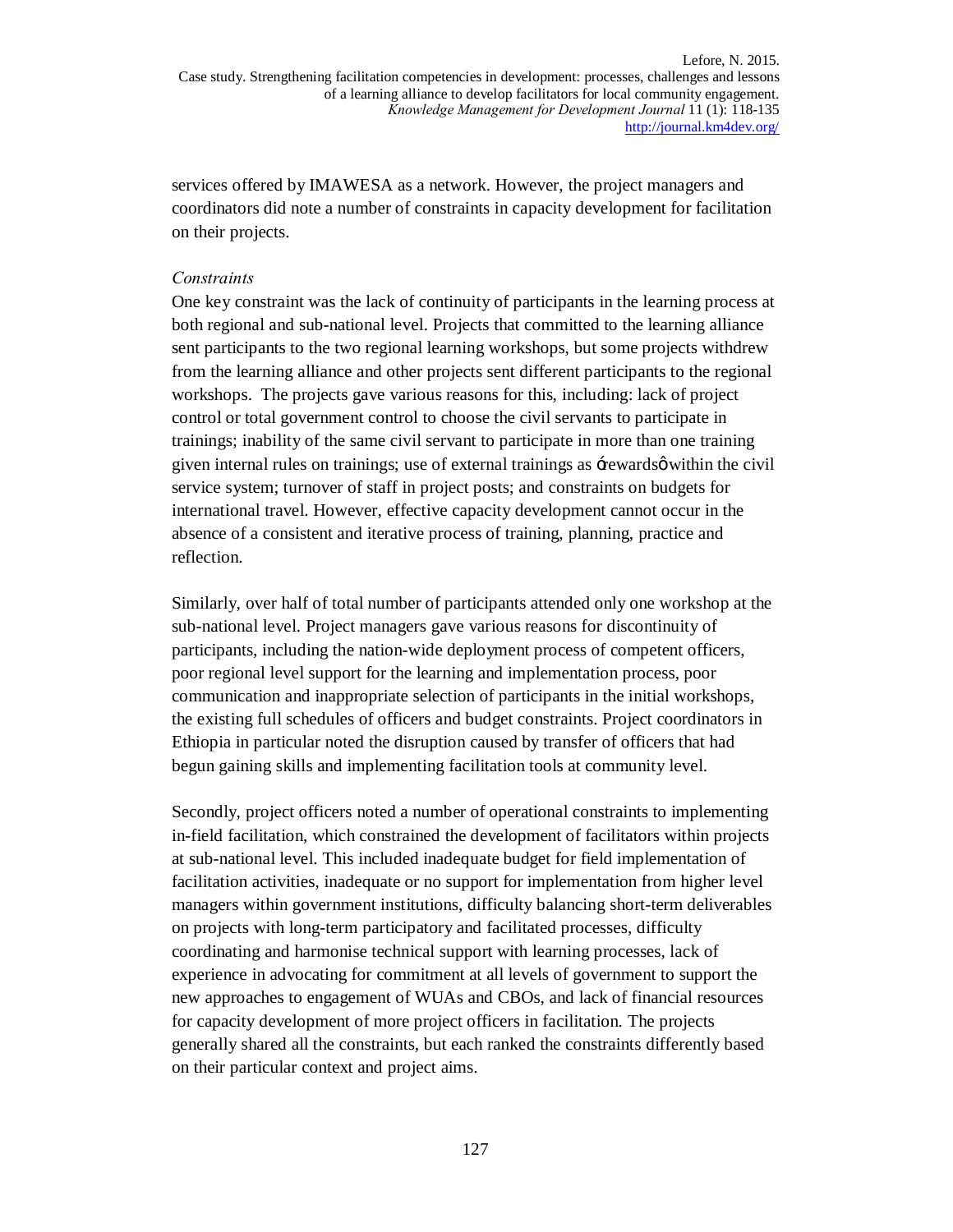Thirdly, project managers and coordinators found that developing capacity in facilitation and facilitating learning processes with WUAs are both incremental and time intensive. The approach is a deviation from the usual community mobilization and development methods, and trainers must overcome initial resistance and then build associated functional skills gradually. Likewise, in field facilitation with WUAs and CBOs requires many steps and continually learning and adjustment. Project managers and coordinators however are under pressure from government and donors to deliver outputs quickly. The short time frame to deliver results is in tension with the resource and time requirements to build facilitation skills and ensure high quality facilitated process that lead to more sustainable impact.

#### **Lessons learned: developing facilitators at local level**

The lessons here are not necessarily new in capacity development, but are distinct in that they emerged from the IMAWESA case. The initiative is one of the few examples of planned and documented competency development for facilitators at different levels. As such, it may offer valuable lessons for approaches to develop facilitation skills within projects.

*Take an integrated, systems approach to capacity development*. IMAWESA used a learning alliance method for a number of reasons. Functional skills such as facilitation cannot be gained quickly through short training courses; gaining competency requires cumulative learning over time through practice within the actual context where change is to be facilitated. In addition, developing facilitation skills that targeted a particular subject matter enabled participants of trainings to more readily see the relevance of the approach and apply it to the actual context which was important where local level project staff resisted the change in approach to engaging with water users. Furthermore, engaging in a learning process across projects and countries provided opportunity to practice tools and methods within a relatively consistent, albeit reduced, group where trust developed; peer feedback within the group was an added learning tool. This also enabled periodic reflection on experiences and sharing ways to adapt tools to the local social and project context. Finally, the learning alliance provided a model for linking the various levels of learning, from the regional level at project manager or coordinator level, to sub-national and district level.

*Use a modified train the trainers approach.* Developing competencies of a core group of participants first provides a set of facilitators to act as trainers and, most importantly, as mentors to develop a larger pool of facilitators in their projects and areas. It ensures that the trainers and mentors for the sub-national level already have a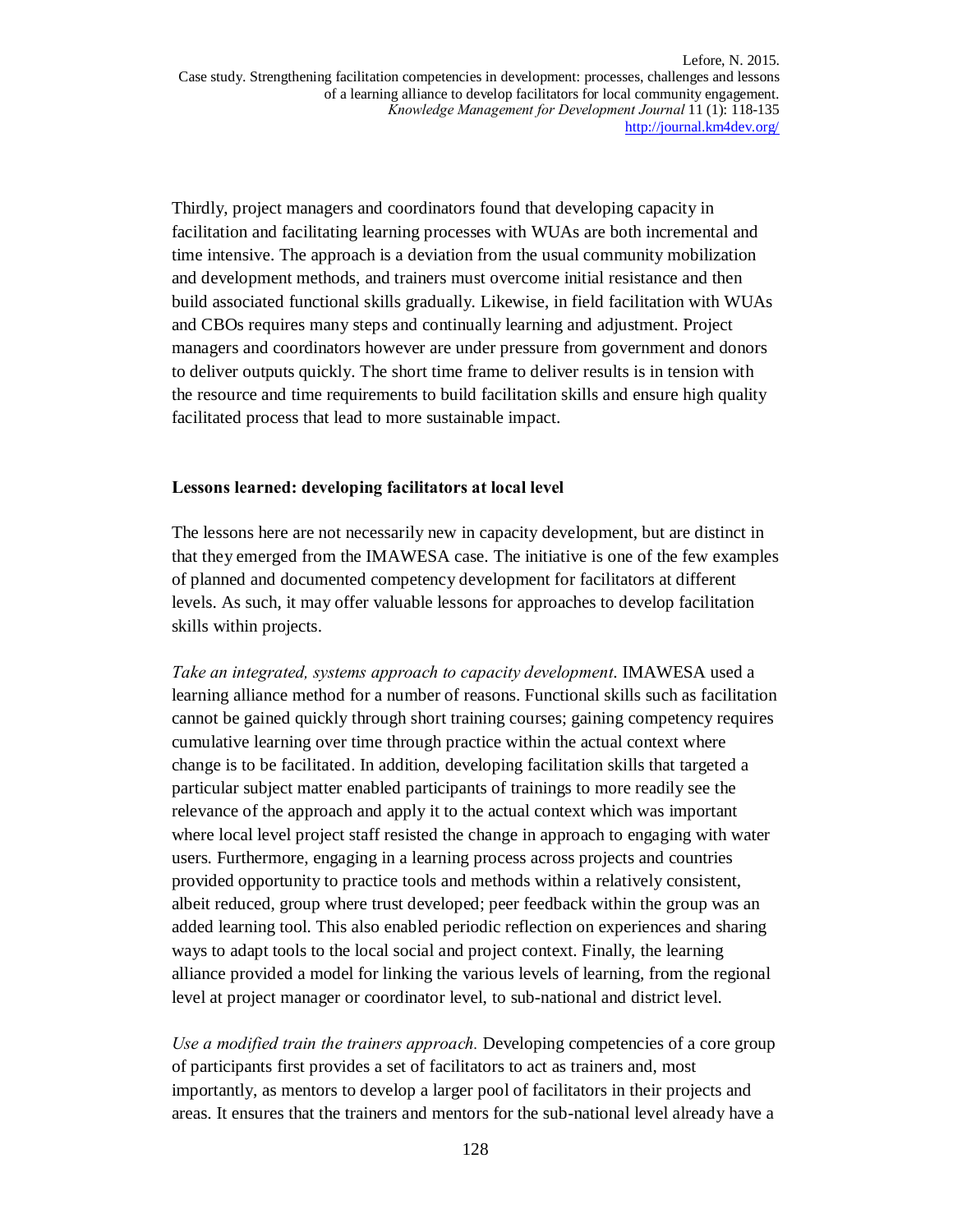commitment - a  $\div$ stake $\phi$  - in ensuring that facilitators will receive similar training, use the same sets of tools and methods, and share in a co-developed vision. They also become advocates for using facilitation in participatory processes more generally at higher levels of their organizations and institutions. Capacity development initiatives can support the local trainings by sharing the presentations and materials used for regional level trainings, and provide feedback on how to adapt those.

*Provide learning workshops at different levels*. At least two training workshops for each of the different levels are needed. Adequate time should be provided, but should not be too lengthy such that participants find it difficult to manage. The IMAWESA learning alliance found five days was the maximum for training of trainersø workshops with slightly shorter workshops at local level. The workshop approach itself incorporated participants as facilitators and emphasized participatory learning rather than presentations and lectures.

The workshops included the concepts of facilitating participatory, innovation and change processes, sessions for participants to identify their own vision and objectives for using facilitation to stimulate change and innovation in their projects, introduction to and practice of tools with peers in the workshop setting, planning and actual practice implementing targeted tools in the field, peer feedback and reflection, and then formulation of actions plans with input from peers. Subsequent follow up workshops reviewed concepts, provided additional tools in response to experiences and identified gaps or weaknesses in the field, enabled participants to share experiences from the field and reflect, and then adjustment of action plans by peer learning groups.

*Identify participants carefully*. Select participants using clear and transparent criteria to ensure there is a commitment to facilitation processes and implementing tools in the field at scheme or project level. Including more than one participant from each project worked well in the learning alliance for peer learning, feedback and sharing roles and responsibilities in the field level action plans. It is also important that trainings within projects or areas cover a broad range of people at multiple levels and with different disciplines to create common understanding on the approach and spread skills across teams. Projects also need to consider incentives (including nonmonetary) for the initial set of trainers and mentors for the learning process; most add the functions of facilitation and mentoring to their existing workload with little reward.

*Make implementation a requirement to remain in the capacity strengthening process, but then support that implementation.* Encourage participants to include indicators in their action plans by which outputs can be measured and future participation decided.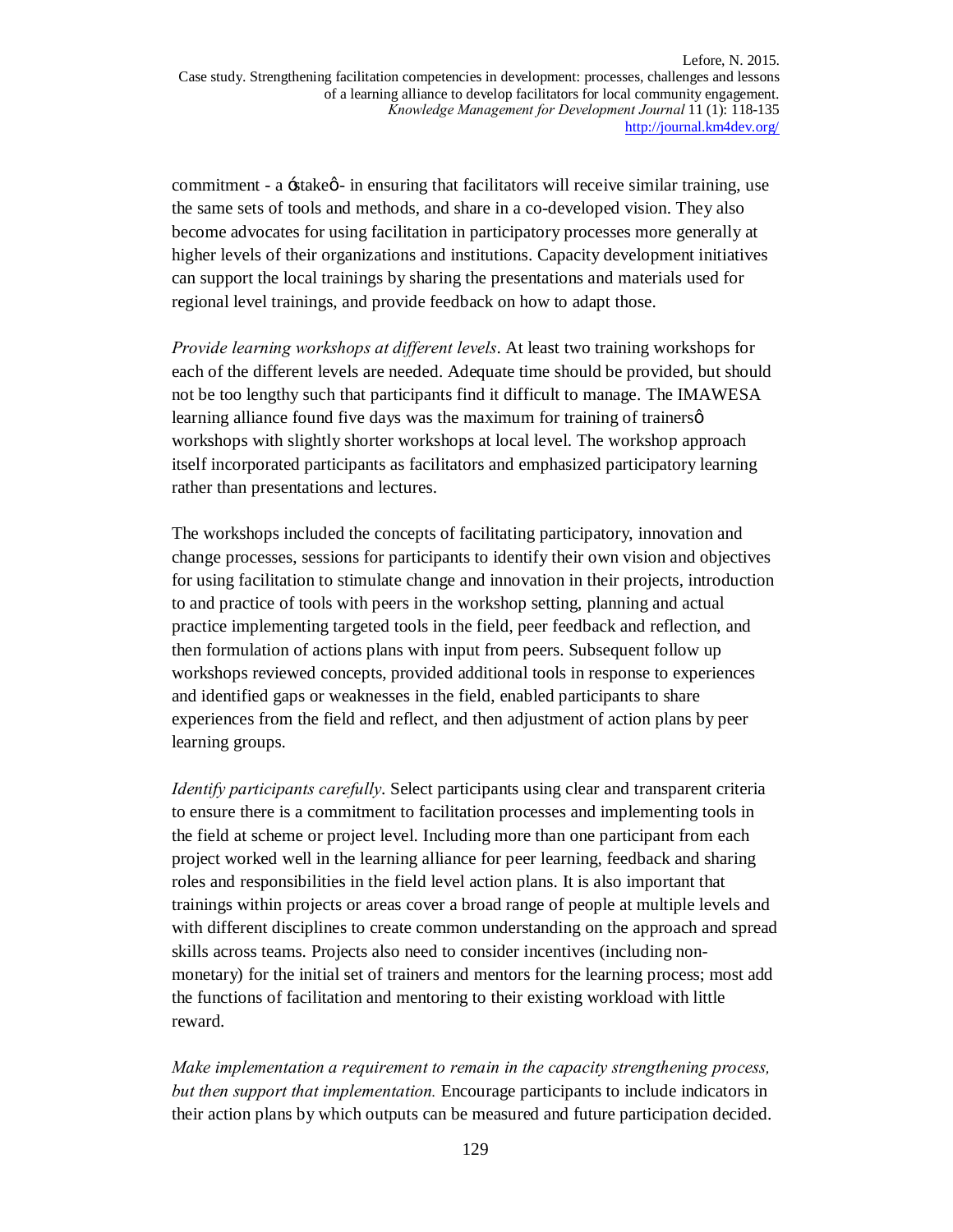Communicate clearly to participants that non-implementation of activities in the field will lead to them not being included in future trainings. Require submission of at least some documentation of action in the field and minimal reflection, prior to deciding on the participants for future trainings. It is important to provide training on documenting and ensure the budget resources are available for the participants to do the documentation in the field, because lack of resources may be given as reason for no evidence of facilitation in the field.

*Provide in-field mentoring*. The core group of trainees should act as mentors and provide field level mentoring for the trainees on their projects and in their areas, and the overall initiative should provide backstopping to the core trainees. This means providing feedback on action plans, the selection of tools and practice with the tools, and accompanying trainees into the field to observe and provide advice without taking control of the process. After observing the trainees in the field with farmer groups, the mentors should then facilitate a learning process among those trainees by reflecting on the use of facilitation tools, revising action plans and supporting additional practice, as needed. In-field mentoring is also strengthened by linking facilitation training to a particular subject and supporting the identification of tools specific to actual issues.

*Develop peer learning groups for strategy development and reflection.* The IMAWESA learning alliance found it useful to have learning and peer groups at regional level (cross country and cross project) and project or sub-national level. The peer groups can provide the basis for practicing tools and getting feedback, and also for analysis and reflection on field experience and progress toward reaching objectives. The groups often followed geographical areas or project components to ensure a common point of reference, and always included different disciplines or skill sets. This ensured that action plans represented different perspectives within projects, and incorporated multiple social and technical issues in plans and implementation. It also promoted the spread of facilitation skills across projects to ensure stronger teams in the field. IMAWESA $\alpha$  experience also suggests that facilitation aptitude and commitment is not aligned with particular disciplines and should not be delegated exclusively to project officers responsible for community mobilization or extension and outreach; engineers, irrigation experts and agronomists were equally effective in facilitation as those from social science training backgrounds.

*Build support for the facilitation approach from senior managers.* Facilitation of change processes is a relatively new approach to many developing countries, and may be perceived as having unclear outputs. As such, support is often not forthcoming. In the case of IMAWESA, political context also created suspicions from higher levels of management about mobilization of communities. Therefore, supervisors and managers should be included at various points in the learning process on facilitation to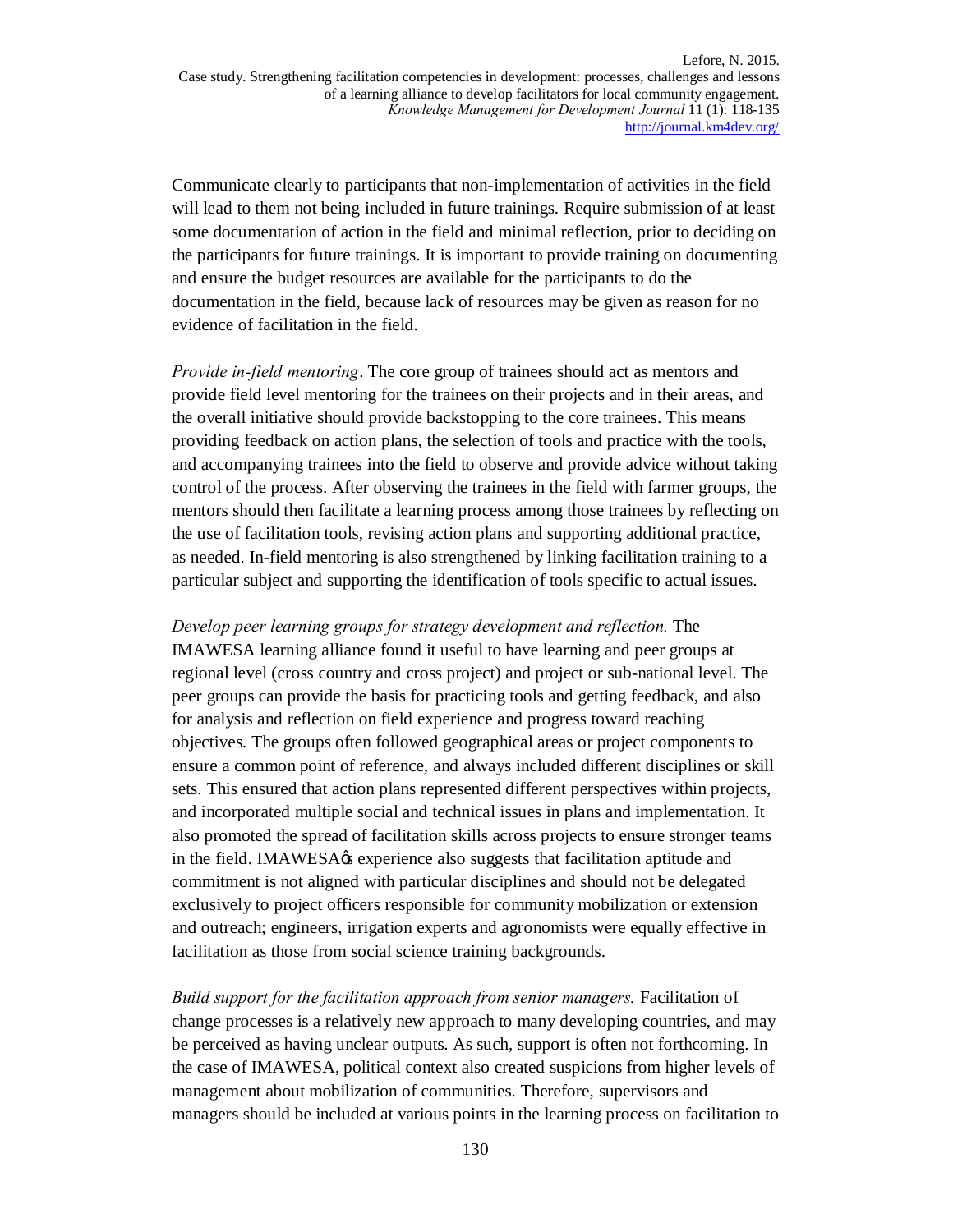make the activities transparent and show the potential for results and impact. At the beginning of training for the core group of facilitators, workshops should include a short session for decision makers to introduce the concepts, potential benefits and costs of facilitation, as well as an overview of the training process and next steps. The issue that facilitation is an on-going process and involves multiple steps rather than one-off interventions should also be made clear to managers and supervisors from the outset. Also, including the supervisors and managers in an exposure visit to the field to observe facilitation can be very effective. In Ethiopia, one project created videos of field experiences and the impact, which can be used to show line managers in the absence of field visits.

*Plan for and implement actions to help ensure a consistent set of trainees.* The number of IMAWESA learning alliance participants reduced over the two years of the learning alliance, which limited the development of capacity in an approach that sought to be cumulative. A number of the lessons noted above can contribute to retaining trainees. Building and maintaining this support helps to ensure that the trainees are retained throughout multi-phase training and field level activities. Clear guidelines at the outset that implementation will be a requirement to remain in the capacity strengthening process, and support for that implementation helps to ensure some level of consistency of participants. In addition, building and maintaining support from senior managers can help to sustain resource commitment for learning workshops and in-field activities. Selecting participants with a clear interest in facilitation is also important, as individuals will seek out support and resources for activities in which they are personally engaged. Some constraints may not be easily overcome, such as national selection processes for training civil servants or bans on international travel for some grades of civil servants, but the above actions were associated with the continued engagement of participants in the IMAWESA learning alliance.

*Do not expect too much of ICT tools and platforms*. **IMAWESA** $\alpha$ s approach to capacity development never intended to rely on a web-based platform; it used emails with low resolutions attachments to share materials and experiences as requested by participants. The learning alliance participants provided several reasons why webbased learning was not practical for them. Nearly all noted unreliable internet connections outside capital cities and lack of computer access for project officers below provincial or state level. A few stated that sub-national government institutions imposed restrictions on internet use, allowing use of email services, but forbidding use of the internet to visit websites and download materials. IMAWESA also found an unexpected constraint: inequitable access to the internet for males and females, in which females were not allowed as much time as males or any time at all to use internet and computer-based technologies. A survey conducted during the evaluation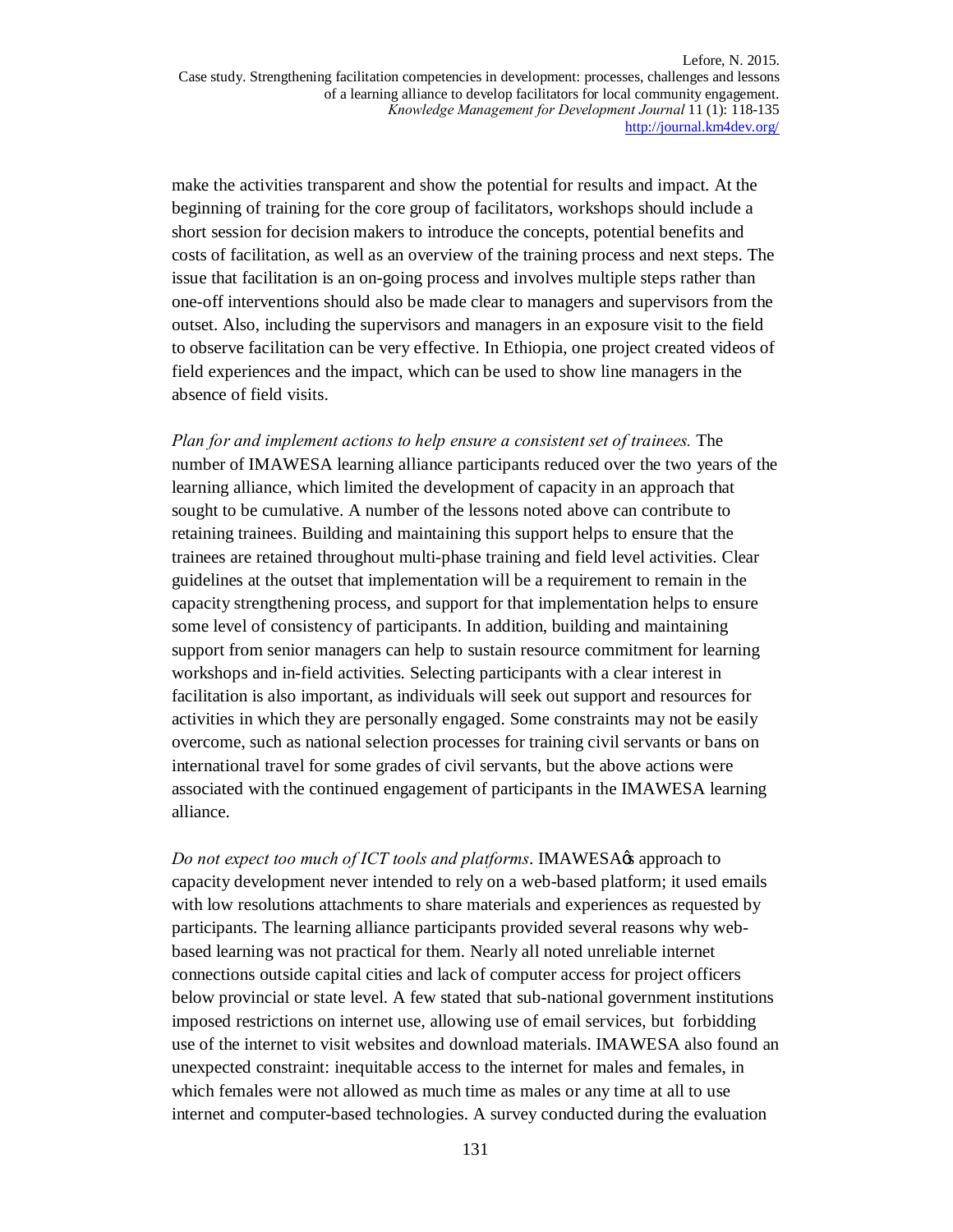of the IMAWESA network also reflected those constraints to internet use. The internet has created opportunities for webinars and web-based trainings, such as MOOCs, but IMAWESA found these were not viable options for building local facilitation competency.

*Be flexible with the capacity development process.* As with facilitation itself, the capacity development process in each project or area should be determined by each context and the goals and objectives of each project.

## **Conclusion**

Multi-stakeholder, participatory approaches require high quality facilitation to achieve innovation and change effectively. However, reliance on ARIs and INGOs for facilitation could lead to risk of lack of sustainability or lack of local ownership, the very problems that the approach seeks to avoid. Indeed, there appears to be a gradual recognition by a few that the role of facilitation needs to change over time. But there has been little discussion about effective methods to develop the capacities and competencies required for high quality facilitation in a developing context. This case study provided an overview of the attempt by the IMAWESA network to create a pool of facilitators that would target stronger engagement of stakeholders on agricultural water management at community level. The IMAWESA learning alliance sought to develop the facilitation skills of project managers and coordinators, community level development officers, and WUA leaders, among other, directly working with farmer groups on agricultural water management. The learning initiative achieved some successes, despite facing a number of constraints. As such, the case generated lessons for other initiatives to develop facilitators and facilitation skills to ensure that facilitation of long-term change processes can continue even after external facilitators leave and/or a project closes.

#### **References**

Bishop-Sambrook, C. and C. Wonani (2008) The household approach as an effective tool for gender empowerment: A review of the policy, processes and impact of gender mainstreaming in the Agricultural Support Programme in Zambia, International Fund for Agricultural Development: Rome, Italy

Bernet, T., Devaux, A., Thiele, G., López, G., Velasco, C., Manrique, K. and M. Ordinola (2008) -The participatory market chain approach: stimulating pro-poor market-chain innovation, $\phi$  ILAC Brief 21, The Institutional Learning and Change Initiative: Rome, Italy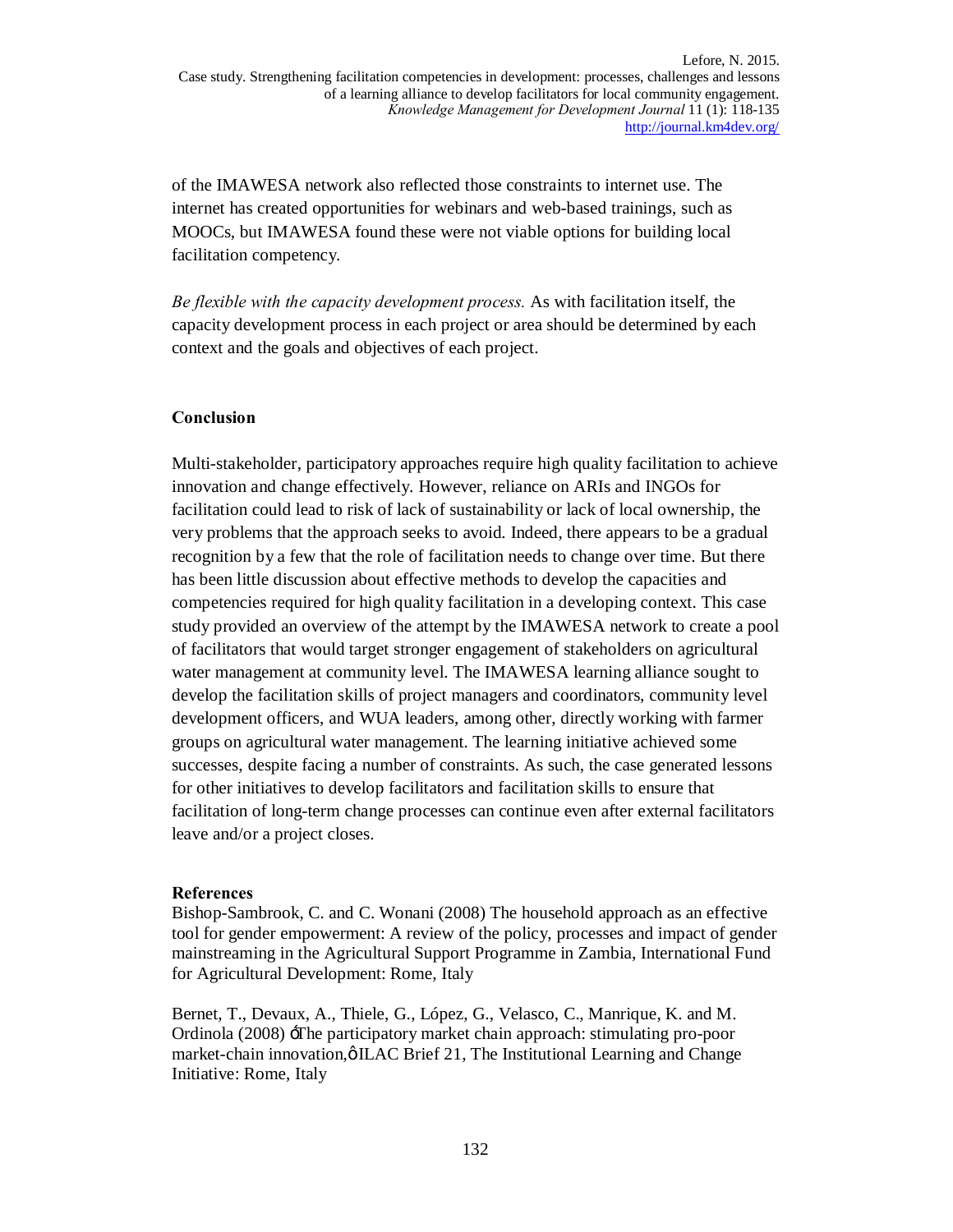Cleaver, F. and Toner, A. (2006) -The evolution of community water governance in Uchira, Tanzania: The implications for equity, sustainability and effectivenesso, Natural Resources Forum, 30(3), 207-218

CORAF/WECARD (2012) Integrated Agricultural Research for Development  $(IAR4D)$  6 Innovation Systems: Innovation platforms  $(IP)$  of agriculture value chains, COARD/WECARD: Dakar, Senegal

Duveskog, D., Friis-Hansen, E., and Taylor, E. W. (2011)  $\pm$ Farmer field school in rural Kenya: A transformative learning experienceø, Journal of Development Studies, 47(10), 1529-1544

FAO (2001) Farm Business School Training of Facilitators Programme South Asia: Manual. RAP PUBLICATION 2011/05A, Food and Agriculture Organization of the United Nations Regional Office for Asia and the Pacific: Bangkok

Farnworth, C., Sundell, M. F.,Nzioki, A., Shivutse, V. and M. Davis (2013) Transforming gender relations in agriculture in sub-Saharan Africa, SEI: Stockholm

Groeneweg, K., Buyu, G., Romney, D. and B. Minjauw (2006) Livestock Farmer Field Schools: Guidelines for facilitation and technical manual, International Livestock Research Centre: Nairobi, Kenya:

Groot, A. and M. Maarleveld (2000) Demystifying facilitation in participatory development, Gatekeeper Series No. 89, iied: London

Haggman, J. and E. Chuma (2002) 'Enhancing the adaptive capacity of the resource users in natural resource managementø, Agricultural Systems 73 (1), 23639

Hagmann, J., E. Chuma, K. Murwira and M. Connolly (1999) Putting process into practice: Operationalising participatory extension, In: AGREN Network Paper No. 94, Overseas Development Institute: London, UK.

Harvey, B., Ensor, J., Garside, B., Woodend, J., Naess, L.O., and L. Carlile (2013) 'Social learning in practice: A review of lessons, impacts and tools for climate changeg, CCAFS Working Paper No. 38. CGIAR Research Program on Climate Change, Agriculture and Food Security (CCAFS): Copenhagen, Denmark. Available online at www.ccafs.cgiar.org

IFAD (2001) Thematic study on water user associations in IFAD projects, Report No. 1134, Office of Evaluation and Studies, IFAD: Rome

IMAWESA (2011) Learning alliances for improving agricultural water management http://imawesa.info/wp-content/uploads/2011/12/Learning-Alliances-Concept-Note\_IMAWESA.pdf Accessed 10 February 2015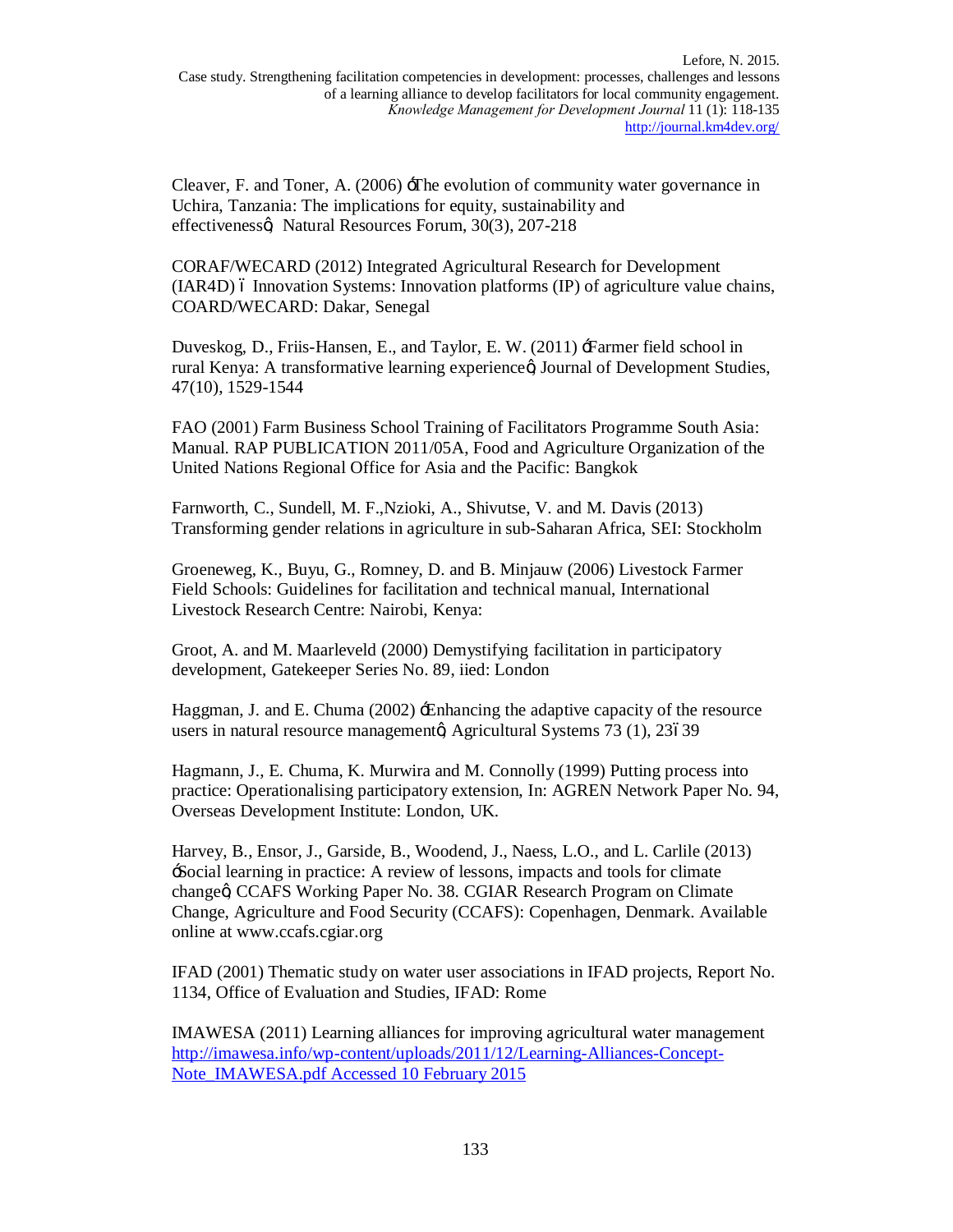Kroma, M. M. (2003)  $\exists$ Reshaping extension education curricula for 21st Century agricultural development in sub-Saharan Africa, $\phi$  Proceedings of the 19th Annual Conference, Association of International Agricultural Education and Extension: Raleigh, NC, USA

Lundy, M. and M. V. Gottret (2007) Learning alliances: Building multi-stakeholder innovation systems in agro-enterprise development, presented at Enhancing Agricultural Innovation Workshop March 22-23, 2007, World Bank Agriculture and Rural Development Division: Washington, DC, USA

Makini, F. W., Kamau, G. M. , Makelo, M. N., Adekunle, W., Mburathi, G. K., Misiko, M., Pali, P. and J. Dixon (2013) Operational field guide for developing and managing local agricultural innovation platforms, Kenya Agricultural Research Institute: Nairobi, Kenya:

Nederlof, S. and R. Pyburn (2012) One finger cannot lift a rock: facilitating innovation platforms to trigger institutional change in West Africa, KIT: Amsterdam

Ramaru, J. M., J. Hagmann, J., Z. M. Mamabolo, Z. M. and M. H. Netshivhodza (2009) He innovation through action 6 An action research journey with smallholder farmers in Limpopo Province, South Africa: experiences of soil fertility management, $\alpha$  In:Research in action 6 Theories and practices for innovation and social change (edited by C. Almekinders, C., L. Beukema, and C. Tromp), Wageningen Academic Publishers: The Netherlands:

Ricks, J. I. and Arif, S. S. (2012) Local success in encouraging participatory irrigation management: Policy lessons from Indonesia, Journal of International Development *2*4(7), 946-949

Senanayake, N., Mukherji, A., Suhardiman,D. and M. de Luca. (2011) Water users associations in the context of small-holder agriculture: A systematic review of IFAD funded WUAs in Asia, IWMI report submitted to IFAD, unpublished

Snyder, K. A., Lefore, N., de Silva, S., Venot, J. P. and D. Merrey (2013) Improving the sustainability of impacts of agricultural water management interventions in challenging contexts: case study from Ghana, IWMI Case Study, International Water Management Institute: Colombo, Sri Lanka

van Paassen, A., Klerkx, L., Adu-Acheampong, R.,Adjei-Nsiah, S., Ouologuem,B., Zannou, E., Vissoh, P., Soumano, L., Dembele, F. and M. Traore (2013) - Choicemaking in facilitation of agricultural innovation platforms in different contexts in West Africa: experiences from Benin, Ghana and Mali, $\phi$ Knowledge Management for Development Journal 9(3), 79-94

van Rooyen, A., Homann-Kee Tui, S. and P. Masikate (2013) *Heroving food* security, nutrition and incomes: the contribution of small stock,  $\emptyset$  Information brief.